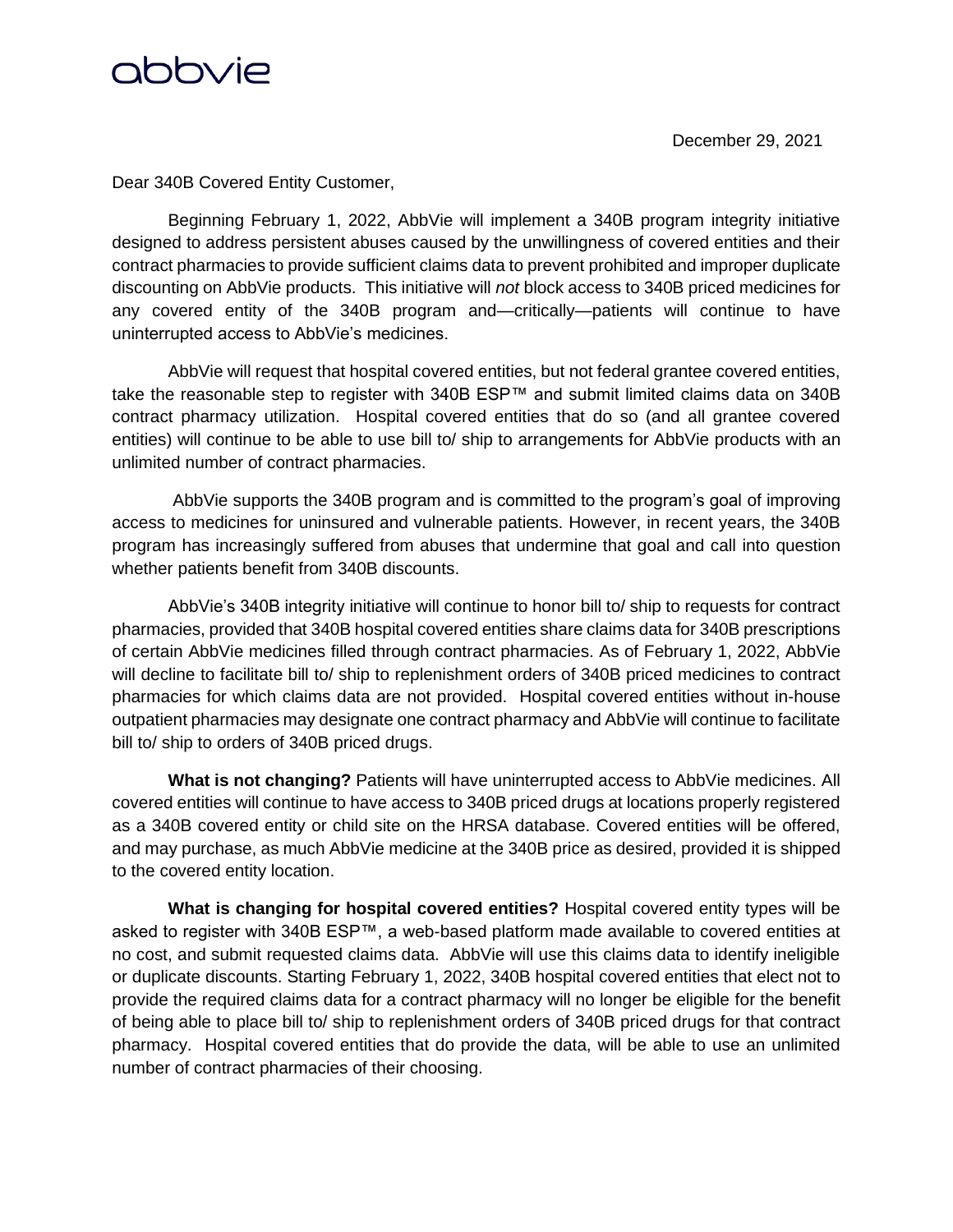**What is changing for federal grantee covered entities?** There is **no change** for federal grantee covered entities, such as community health centers, federally-qualified health centers and Ryan White clinics. Federal grantee covered entities will continue to be eligible to place bill to/ ship to replenishment orders of 340B priced drugs for their contract pharmacies, even if such entities do not submit 340B claims data through 340B ESP™.

**What do you need to do next?** 340B hospital covered entities should register at www.340BESP.com and begin submitting the required 340B claims data by February 1, 2022.

AbbVie believes that for the 340B program to fulfill its important mission of improving access to medicines for uninsured and vulnerable patients, the program integrity challenges must be addressed. We look forward to working collaboratively with you to further strengthen the 340B program.

Best regards,

Chris Compisi Vice President, US Market Access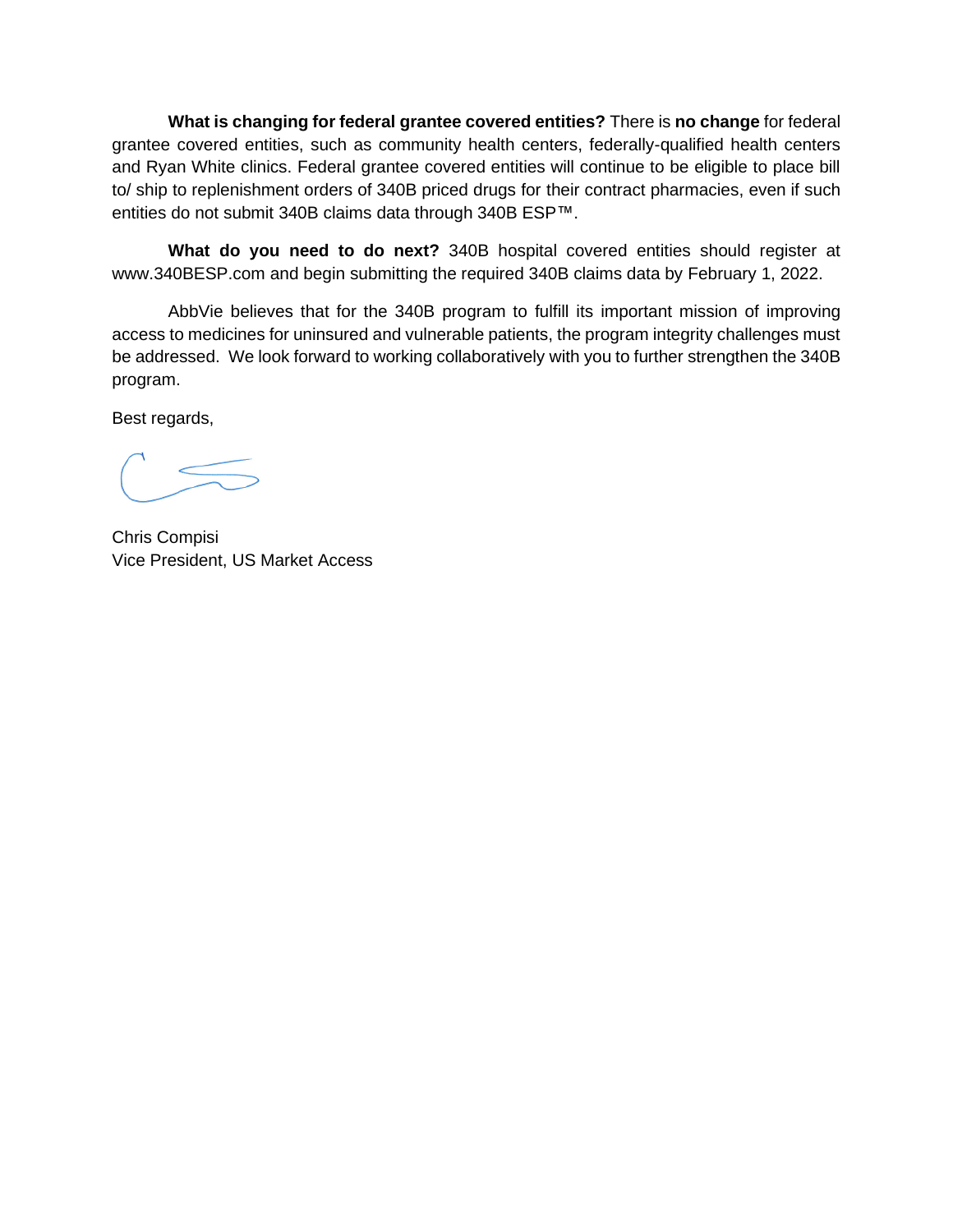#### **NEXT STEPS AND FREQUENTLY ASKED QUESTIONS**

To get started with Second Sight Solutions' 340B ESP™ platform, follow these three simple steps:

- 1. Go to www.340BESP.com to register your account. Upon initial registration you will be prompted with an onboarding tutorial that will walk you through the account set up process step by step. This process takes about 15 minutes.
- 2. Once your account is activated, you will be able to securely upload data to 340B ESP™. You will receive periodic notifications of pending data submissions and new contract pharmacy set up activities.
- 3. Login to 340B ESP™ and submit your 340B contract pharmacy claims data twice monthly. Once your account is set up, the claims upload process takes about 5 minutes.

In addition to the frequently asked questions below, you can visit www.340BESP.com/FAQs to learn more about 340B ESP™. For further help with the registration, account setup, and data submission process you can access a repository of webinars at www.340BESP.com/resources/webinars or call Second Sight Solutions at 888-398-5520.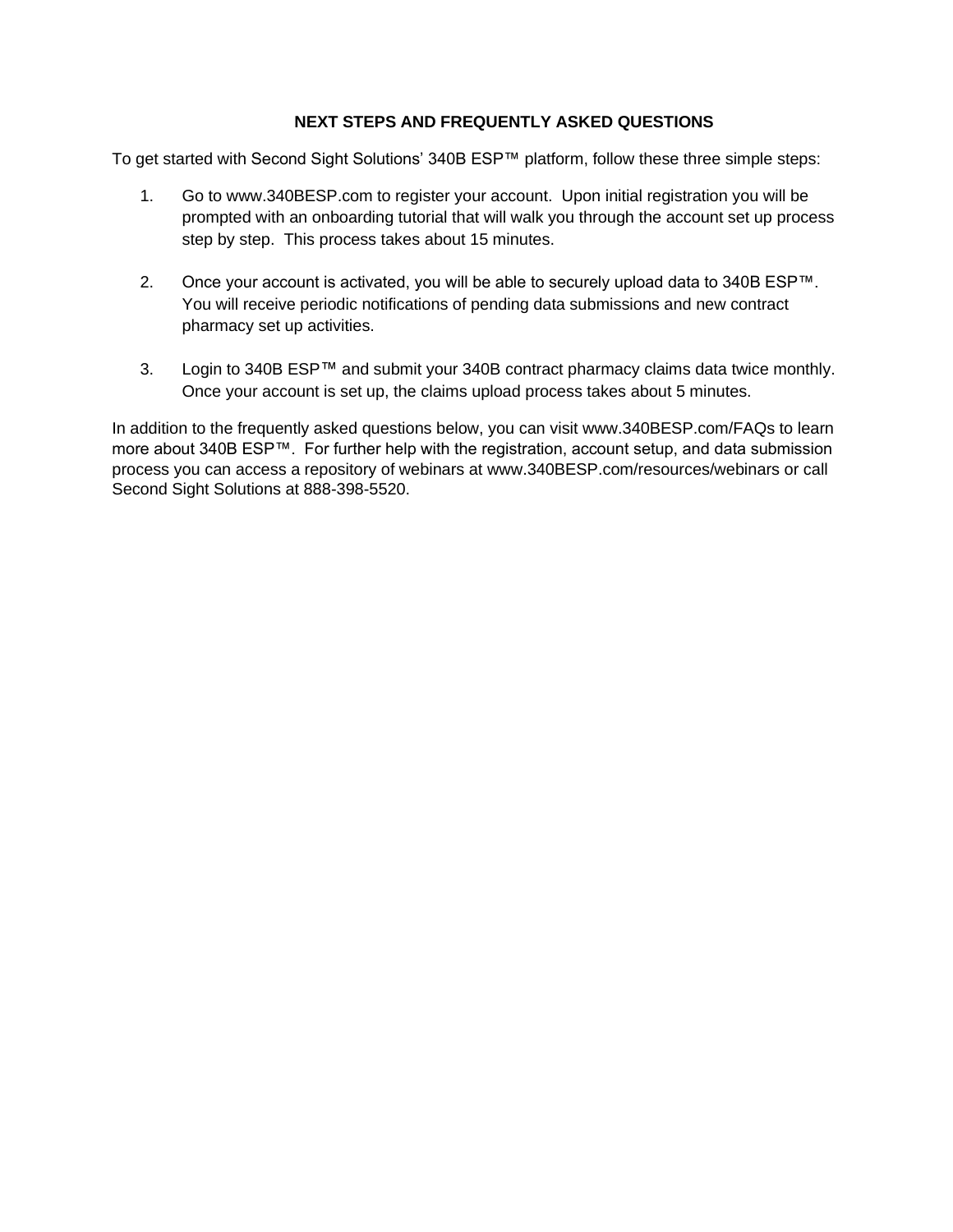#### **FREQUENTLY ASKED QUESTIONS**

In addition to the frequently asked questions below, you can visit www.340BESP.com/FAQs to learn more about 340B ESP™. For further help with the registration, account setup, and data submission process you can access a repository of webinars at www.340BESP.com/resources/webinars or call Second Sight Solutions at 888-398-5520. Any changes to AbbVie's policy will be available in the most up-to-date policy document on www.340BESP.com.

#### **Q: How will AbbVie use the 340B claims data that covered entities provide through 340B ESP™?**

Contract pharmacy claims uploaded by 340B covered entities will be used to identify and resolve ineligible Medicaid, Medicare Part D and commercial rebates and to determine eligibility for certain replenishment orders under the policy.

#### **Q: Are all AbbVie products subject to its contract pharmacy policy?**

The policy will be applied across the product portfolio. Initially, the contract pharmacy policy will apply to the list of products attached to this FAQ. AbbVie will inform covered entities when additional products are added and of other changes to the product list.

### **Q: What happens if my organization does not provide 340B contract pharmacy claims data by the required date?**

AbbVie requests that 340B hospitals register with 340B ESP™ and begin providing 340B claims data for contract pharmacy purchases by the required date. 340B hospitals that elect not to provide 340B claims data will no longer be able to place bill to/ ship to replenishment orders for AbbVie products dispensed through a contract pharmacy.

### **Q: Is AbbVie requiring data for pharmacies that are registered with HRSA as a covered entity?**

No. AbbVie is only requiring 340B hospital covered entities to provide 340B claims data on units dispensed by contract pharmacies. Covered entities do not need to provide 340B claims data for prescriptions filled in their own outpatient pharmacies.

### **Q: How often will I need to upload 340B contract pharmacy claims data to 340B ESP™?**

The 340B ESP™ platform requires claims uploads on the 1st and 16th of every month. Email reminders are automatically generated from 340B ESP™ and covered entities can monitor claims submission status when logged in to the platform.

### **Q: What if my covered entity does not have an outpatient pharmacy registered as a parent or child site on the 340B covered entity database?**

If your covered entity chooses not to submit claims data and doesn't have an in-house outpatient pharmacy capable of dispensing 340B priced products, your entity may designate a single pharmacy location and AbbVie will facilitate bill to/ ship to replenishment orders of 340B priced drugs for that contract pharmacy. To make your contract pharmacy designation, please navigate to www.340BESP.com.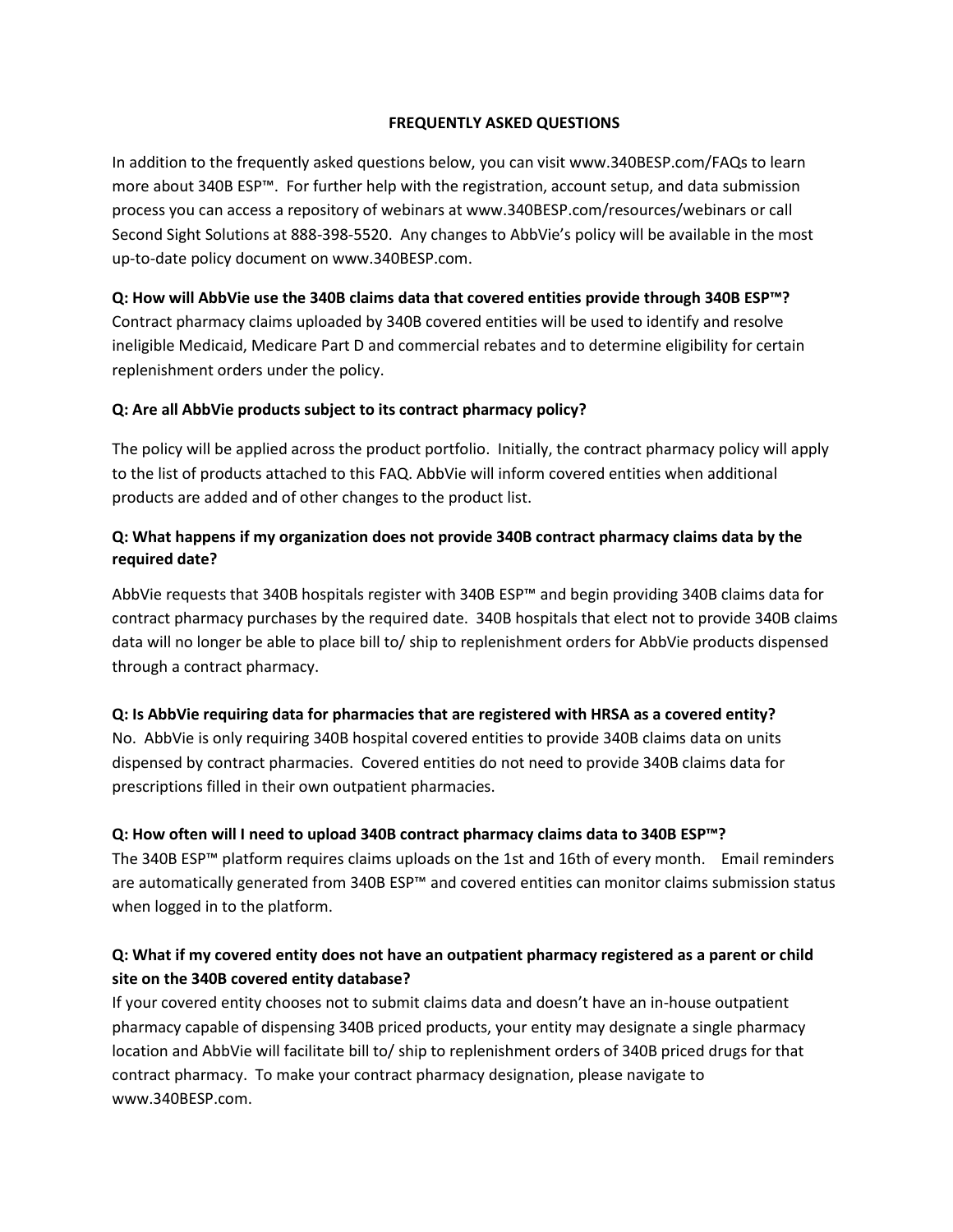### **Q: If my organization does not provide 340B claims data by the required date, can it elect to do so at a later date and gain access to 340B pricing for contract pharmacies?**

If an entity begins to supply data after February 1, 2022, it must provide data for contract pharmacy dispenses to eligible patients in the prior 45-day period. Once the required data submission has been made, AbbVie will facilitate bill to/ ship to contract pharmacy replenishment orders on product dispensed to eligible patients from and after the date of data submission as well as the prior 45-day period.

# **Q: What happens if a covered entity who is already registered on the platform misses a data submission date?**

If you miss a data submission date, please submit your data as soon as you are able. If a covered entity is unable to provide required data in a timely manner, AbbVie may no longer facilitate bill to/ ship to contract pharmacy replenishment orders on 340B claims.

### **Q: How do I get my pharmacy/covered entity set up to meet the new requirements?**

We do not anticipate any action being necessary on the part of contract pharmacies as this policy requires covered entities to submit data for its contract pharmacy utilization. Covered entities should register with the www.340BESP.com website and follow instructions to begin submitting data.

### **Q: Will I be able to register and begin submitting data prior to February 1, 2022?**

The 340B ESP™ platform is available now for registration and submission of claims data. The registration process takes just a few short minutes and there is a dedicated support team there to help.

### **Q: What training and resources will be provided to covered entities to help with this transition?**

Detailed information about how to use the 340B ESP™ platform can be found at www.340BESP.com/FAQS or email support@340BESP.com. The 340B ESP™ website includes video tutorials and frequently asked questions.

# **Q: My covered entity owns an outpatient pharmacy that is registered with HRSA as a contract pharmacy. Is this pharmacy subject to AbbVie's policy?**

If a covered entity wholly owns or has common ownership with an outpatient pharmacy that is registered as a contract pharmacy for the covered entity, AbbVie will facilitate such covered entity's bill to/ ship to replenishment orders of 340B priced drugs for that contract pharmacy. To register such pharmacy, please contact support@340BESP.com.

# **Q: My covered entity has an in-house outpatient pharmacy that is capable of purchasing and dispensing AbbVie products, but I do not use it to dispense AbbVie products or prefer to utilize a contract pharmacy. Can I designate one contract pharmacy instead?**

If you provide required 340B claims data for an applicable contract pharmacy, AbbVie will facilitate bill to/ ship to replenishment orders of 340B priced drugs for that contract pharmacy.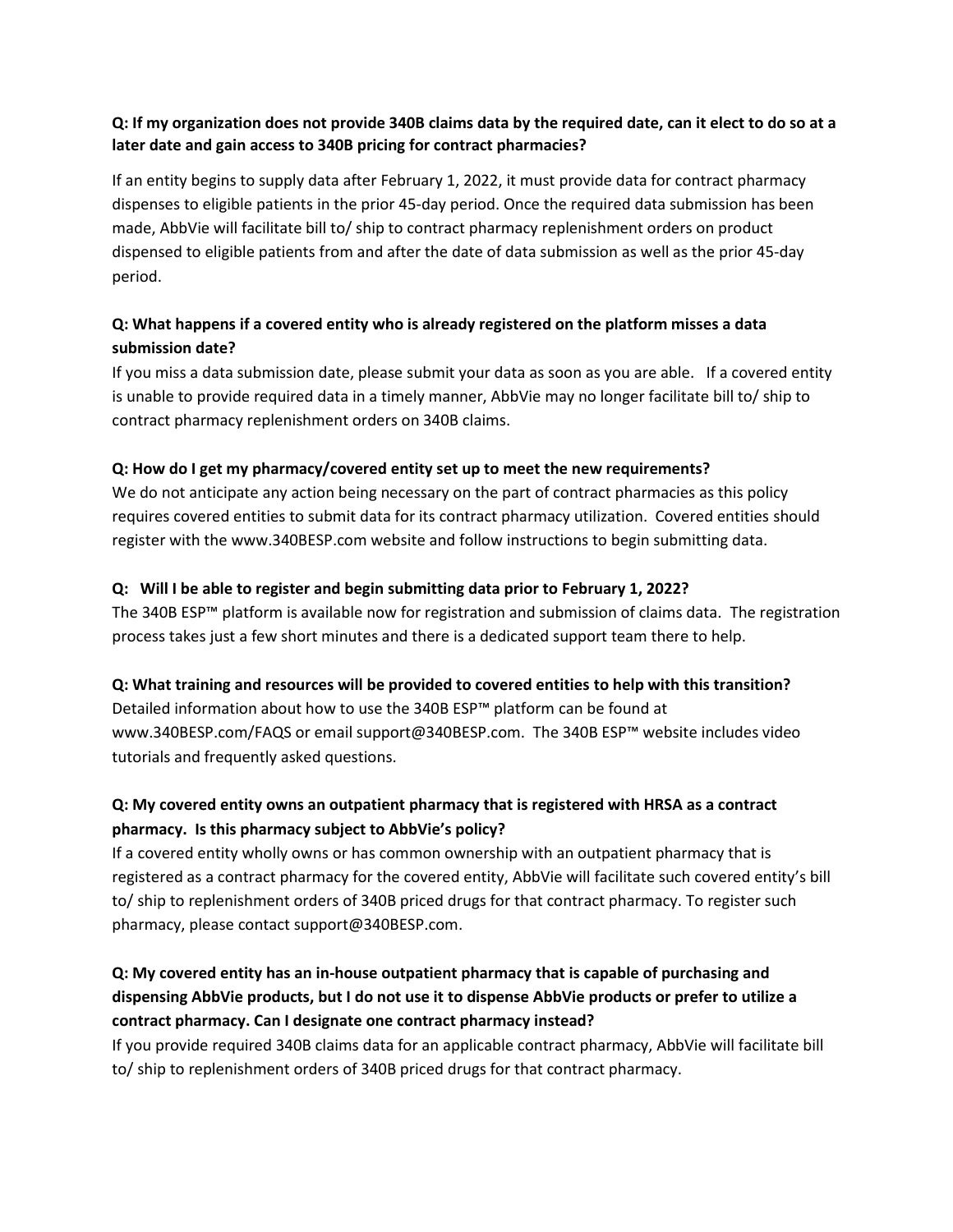# **Q: If my covered entity has chosen not to submit claims data and is eligible to designate a single contract pharmacy, how does our entity make its designation?**

Covered entities that are eligible to designate a single contract pharmacy can do so by registering an account at www.340BESP.com and navigating to the Entity Profile tab. The 340B ESP™ platform is the only way a covered entity can designate its single contract pharmacy under AbbVie's policy.